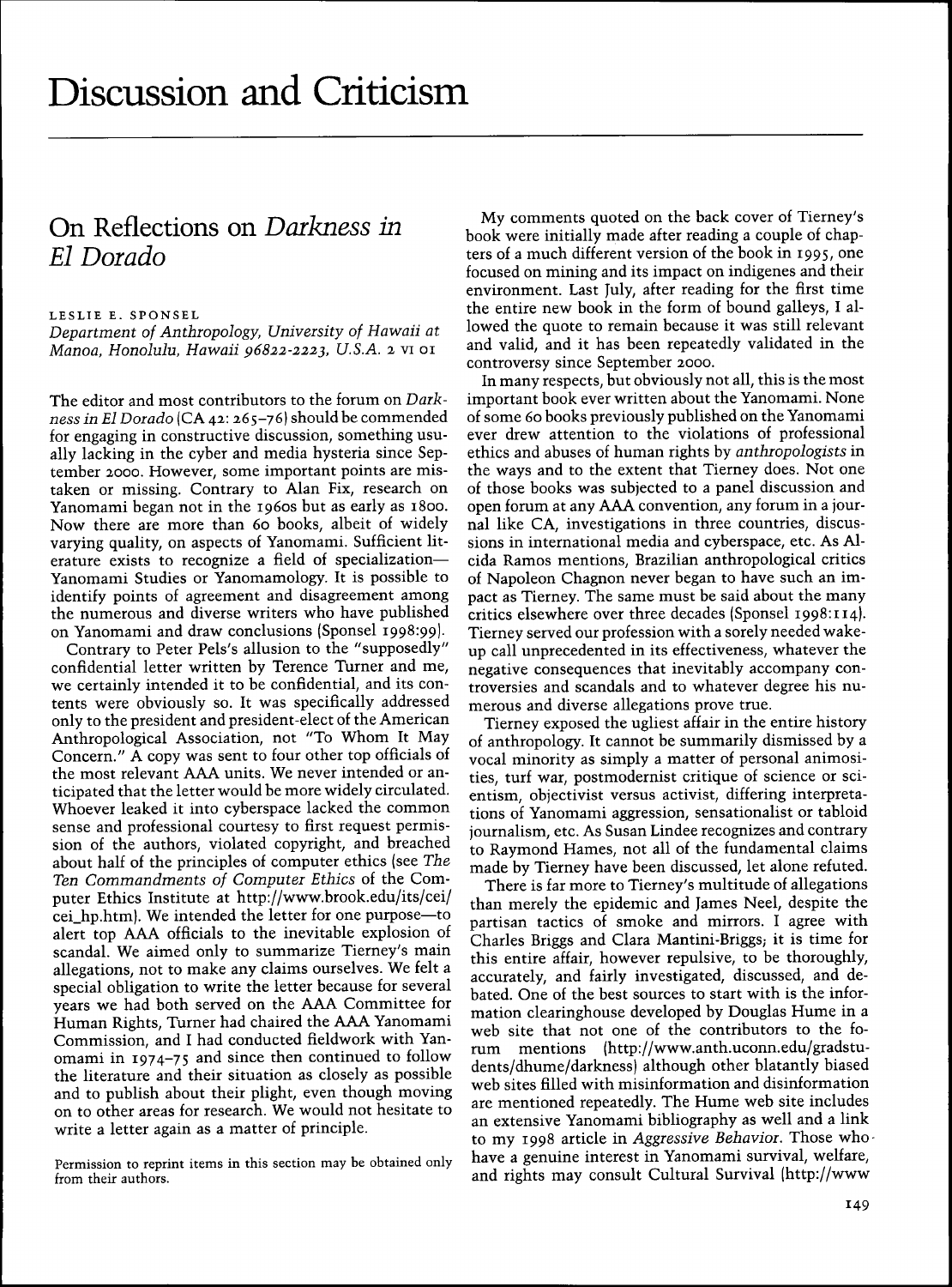.cs.org). International Work Group for Indigenous Affairs (http://www.iwgia.org), Pro-Yanomami Commission (http://www.proyanomami.org.br), and Survival International (http://www.survival-international.org). Most of these web sites also contain statements on this scandal. Some readers may also be interested in Tierney's replies to Bruce Albert and John Tooby (http://www .darknessineldorado.com) and the round-table discussion at http://www.publicanthropology.org.

As Fernando Coronil advocates, the Pandora's box opened by Tierney should be examined and debated within the framework of the ethics and politics of knowledge production in the West, and that includes professional, ethical, and moral responsibility toward the communities who host research. The three basic questions I raised at the open forum on this controversy at the last AAA convention remain: What have the Yanomami contributed to us? What have we contributed to the Yanomami, for better and for worse? How are professional ethics and human rights involved? The "us" and "we" include not only those who to varying degrees gained fame and fortune from Yanomami research but any anthropologists who have used Yanomami "data" in their research, publications, or teaching. Genuine reciprocation to the Yanomami is long overdue. As Ramos suggests, this includes recognizing their intellectual property rights. Furthermore, some form of reparations seems to be in order, if any of the relevant allegations in Tierney's book prove true. The bottom line of the various AAA statements on ethics is that anthropologists should do no harm to the people they study, but shouldn't they also do some good for them? Or are host communities only a means to serve the ends of anthropologists, as fodder for academic fantasies, debates, and careers?

### Replies

FERNANDO CORONIL *Departments of Anthropology and History, University of Michigan, Ann Arbor, Mich. 48019, U.S.A. {coronil@umich.edu).* 7 ix 01

Sponsel's response to the reviews of Patrick Tierney's *Darkness in El Dorado* is a constructive contribution to the serious discussion promoted by CURRENT ANTHRO-POLOGY; it both advances this debate and helps to identify its limits. If the national controversy provoked by this book has revealed a certain "darkness" in the heart of the academy (as I suggested in my CA review of Tierney's book), the discussion promoted by CURRENT AN-THROPOLOGY has illuminated its depths and countered its effects.

While it is understandable that this national controversy has drawn attention to a group of U.S. scholars whose reputations have been affected by it, it is disturbing the extent to which this focus has personalized the debate, often turning it into a parochial battle over in-

dividual turfs and distracting attention from what should be our main concern: the Yanomami and anthropology's relation to its subjects.

A symptomatic expression of this Wild West outlook is the kind of attention that has been given to the confidential memo that Leslie Sponsel and Terence Turner sent by e-mail to AAA officials. The facility with which its shortcomings have been interpreted as proof of its authors' dark hidden intentions and used to dismiss its basic message has only helped to polarize and trivialize this debate. One may question the manner in which they did so, but I think few would dispute that they were entitled to notify officers of the AAA about the publication of a book that was likely to impact the profession. Assertions and innuendoes about their intentions not only have distracted attention from the memo's message but also have made it more difficult to examine its fiaws. After all that has happened, it is reassuring to know, as Sponsel says, that they "would not hesitate to write a letter again as a matter of principle." It would be helpful to know as well how he thinks their new letter would incorporate what they have learned from this experience.

Sponsel considers that "in many respects, but obviously not all, this is the most important book ever written about the Yanomami." His criteria for this evaluation center on the tremendous impact the book has had in the United States and abroad. In my view, the book's impact cannot be separated from how it was produced and how it was marketed in the United States. Had the same book been published in Brazil or Venezuela, it would not have had the same effect. In my view, the book's impact reveals, rather, the importance of the United States as an imperial center and the power of its universities and media to define global disciplinary canons, intellectual agendas, and cultural fads. While I am not a Yanomami expert, I would hesitate to rank the book's importance in relation to the 60 or more books previously written on the Yanomami, some of which have made significant contributions to our understanding of their culture as well as of the problems raised by Tierney's book. I would prefer to ask: Why do some books achieve prominence and others not? Under what global conditions is knowledge produced, circulated, and canonized?

I agree with Sponsel that anthropologists not only should do no harm but should do good. This controversy has highlighted the complexities—the contradictions as well as the possibilities—of both doing "good" science in the context of Western institutions and doing "good" for the non-Western people studied by Western scholars. I believe that the task ahead includes examining the criteria for "goodness" in phrases such as the above. If we are to counter the ongoing reproduction of imperial relations, criteria for defining scientific excellence, ethical integrity, and political empowerment must be produced by taking into account how the current expansion of giobal inequality is affecting peoples with different traditions of knowledge and conceptions of life. Since Western science has been deeply implicated in the making of the modern world, only by transforming its own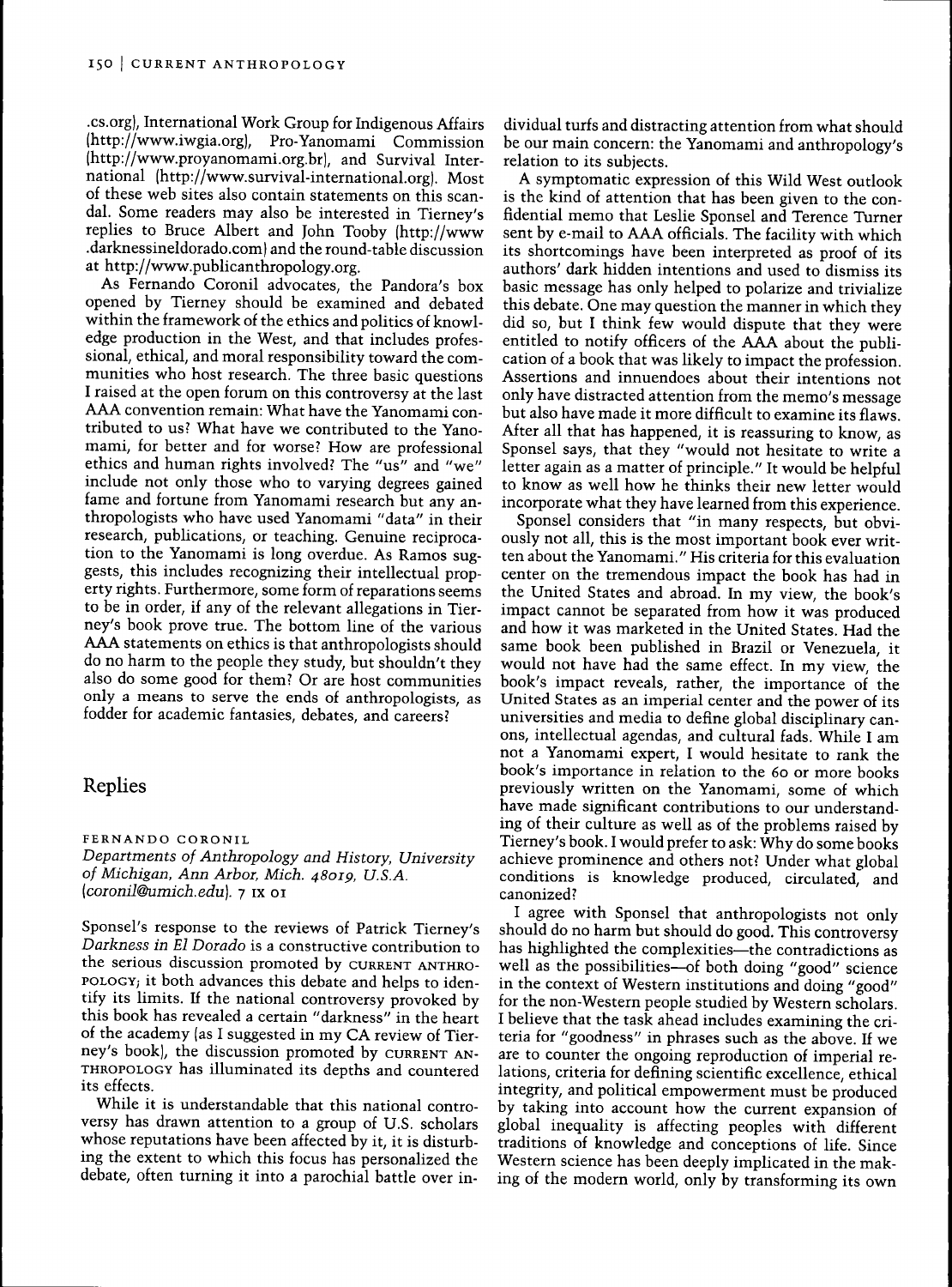practices can it contribute to challenging practices that continue to divide people, subordinating their forms of knowledge and turning some into the sole producers of science and others into objects of study and of aid.

ALAN G. FIX

*Department of Anthropology, University of California, Riverside, Calif. 92521, U.S.A. {agfix@ucracl.ucr.edu].* 7 IX 01

Sponsel's comments fail to address the fundamental issue: most if not all of the allegations in Tierney's book are unsubstantiated or simply false. The possibility that some may be true requires the profession to examine the case. To Sponsel, the enormous impact of Tierney's book ("unprecedented in its effectiveness") in calling attention to the Yanomami situation justifies all the misrepresentations, innuendos, and false inferences. If he truly believes that Tierney's tactics in this case are ethical and justified (and "effective"), I disagree with him fundamentally. To expose the misrepresentation regarding the hysterical claims of genocide by James Neel is not simply "partisan tactics of smoke and mirrors." As I stated in my review, it is exactly this defamation of individuals to achieve "social good" that must be resisted. The ends do not justify the means.

Finally, and trivially, Sponsel is surely right that observations of the Yanomami began before the 1960s. However, of the multitude of references in Tierney's book, only seven are prior to i960, and these are all essentially traveler's tales. There are *no* references earlier than i960 in the article Sponsel cites to document the extensive literature on the Yanomami.

#### M. SUSAN LINDEE

*Department of the History and Sociology of Science, University of Pennsylvania, Philadelphia, Pa. rpiO4, U.S.A. {mlindee@sas.upenn.edu]. 7* ix 01

Sponsel's letter of defense of Patrick Tierney—and himself—assumes the legitimacy of an old argument familiar to politicians, movie stars, and other publicity seekers: There's no such thing as bad press. He suggests that Tierney's ability to attract public and international attention to the very real injustices visited upon the Yanomami constitutes a de facto justification of the text, errors and all. Earlier critics of Chagnon, including Brazilian anthropologists disturbed by Chagnon's field practices and concerned for the Yanomami, were unable to attract so much as a paragraph in international cyberspace. Tierney, he proposes, singlehandedly made the world listen.

Well, sort of. There's just one small but significant detail: The massive public attention was generated not by Tierney but by Sponsel himself, who, with Terry Turner, turned the publication of the book into a media circus. Without a homicidal geneticist this was not a breaking international media event.

Tierney, as everyone now knows, *never* made the most

egregious claims about the measles epidemic attributed to him in the infamous Turner-Sponsel e-mail. His arguments were limited to vague innuendo and tenuous guilt by association, well-tempered with cautious backtracking and confusing self-contradiction. Respectable reporters would never have picked it up.

But Sponsel and Turner concentrated Tierney's fuzziness, ambiguity, and lack of evidence into a startling, highly mediagenic fact: a charge of scientific mass murder backed up by years of painstaking research and hundreds of footnotes. They were wrong, of course, but it was stunningly effective in attracting sensational global press. The fact that the Turner-Sponsel e-mail itself appeared virtually unedited on page i of *The Guardian* suggests just how media-savvy this message was.

Sponsel is much too modest. He should take credit for the one aspect of Tierney's work that he suggests makes it "the most important book ever written about the Yanomami."

#### PETER PELS

*Research Centre Religion and Society, University of Amsterdam, Oudezijds Achterburgwal i8s, roi2 DK Amsterdam, The Netherlands {ppels@pscw.uva.nl].* 7 IX 01

In many respects I am sympathetic to Sponsel's claim that Tierney's book "is the most important book ever written about the Yanomami" because of the unprecedented extent to which it draws attention to "the violations of professional ethics and abuses of human rights *by anthropologists."* My main worry is—in line with recent statements in CA and elsewhere by Fernando Coronil, Alcida Ramos, Stephen Nugent, and others—that the whole discussion is being taken, as Sponsel puts it, to be "the ugliest affair in *the entire history of anthropology"* (my emphasis). This erasure of all the other instances of anthropology's usually colonial and often ugly past can only be based on a myopic understanding of our discipline, one that seduces itself with a narrow, professionalistic self-understanding. Such a self-conception obliterates the extent to which its production of knowledge is rooted in circumstances that, as Sponsel acknowledges in the case of Yanomami as well, go back several centuries (instead of just to the 1960s). This implies that any morally responsible argument about the relationship of scientific research to Yanomami life should take a much broader moral responsibility than that given by the "professional" anthropological relationship into account.

Therefore, I do not think I overstated the importance and impact of the letter that Turner and Sponsel wrote to the chiefs of the AAA by suggesting that its confidentiality was compromised from the start. If, as Sponsel writes, the letter was sent to no less than six "top officials" of the AAA, if Turner and Sponsel have as much experience with the diversity of political opinion within AAA ethics circles as I do, if they are as conscious as I am of the fact that "leaking" confidential information